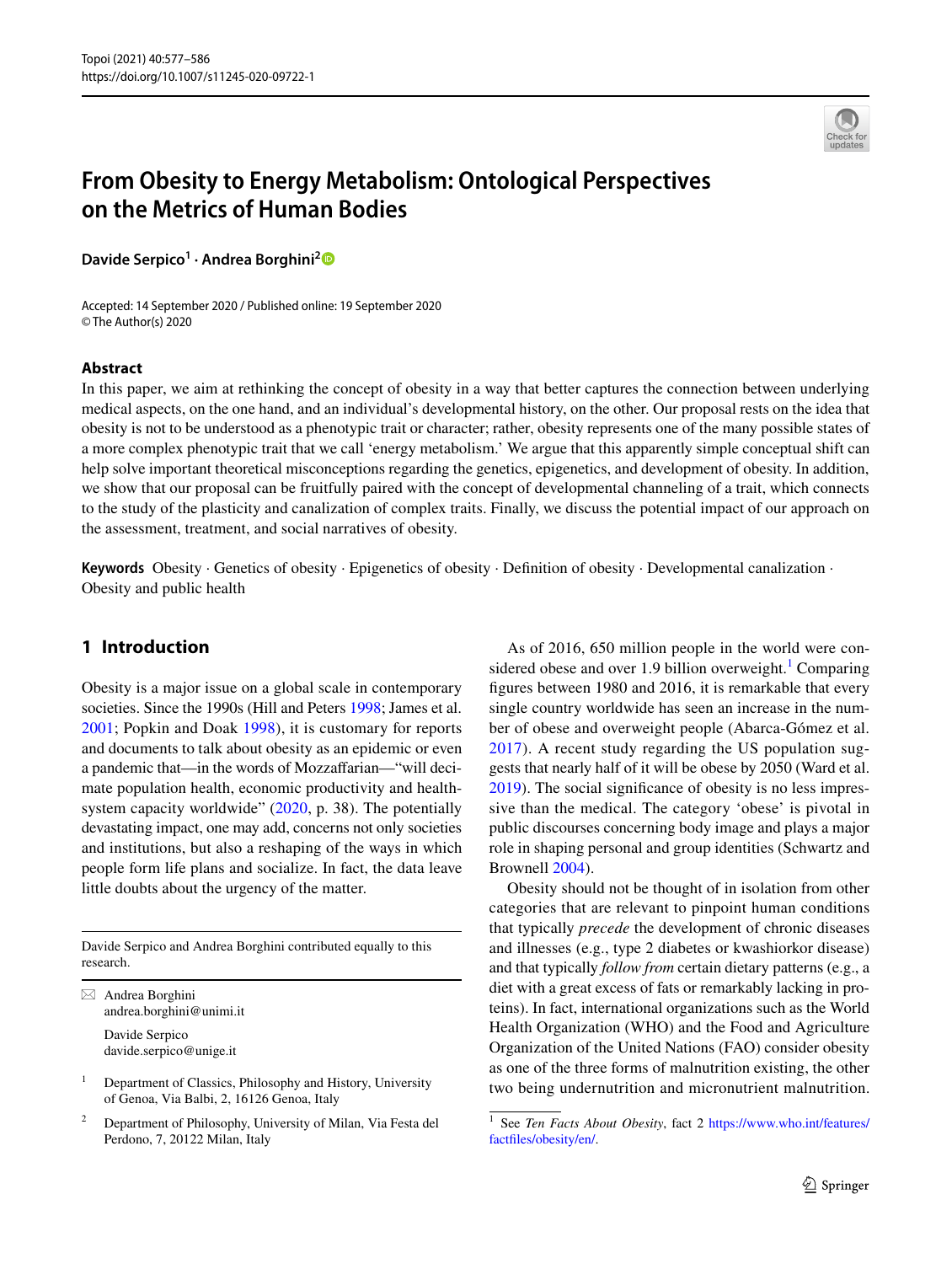Jointly taken, the three forms represent the so-called tripleburden of malnutrition. This is thought as an intermediate state typically linked to a prolonged unbalanced diet and potentially leading to chronic conditions (Rosenbloom et al. [2008](#page-9-6); WHO [2018](#page-9-7)).

Research over the past two decades showed that these three forms of malnutrition are often correlated (for a recent study complexifying the concept of malnutrition, see Scrinis [2020](#page-9-8)). For instance, in some cases, the forms are associated to two distinct life phases—since the two conditions relate to similar dietary practices and approaches to food, a person is typically frst undernourished and then obese (Caballero [2006;](#page-8-1) Popkin et al. [2012\)](#page-9-9). Or, in other cases, the forms occur simultaneously (Gómez et al. [2013](#page-9-10)), as when a person has an excess or defciency of micronutrients and is obese at once.

Despite its centrality to individual humans and to societies, the category of obesity remains conceptually fuzzy. Broadly speaking, obesity consists of a storage of excessive amounts of triglycerides in adipose tissue that may impair health (Herrera and Lindgren [2010\)](#page-9-11), but most research on the biology of obesity focuses on proxy measures of overall body fat content, such as Body Mass Index (BMI), body weight, Waist Circumference (WC), and Waist to Hip Ratio (WHR). To calculate Body Mass Index (BMI), for example, a person's weight is divided by the square of the person's height  $(kg/m<sup>2</sup>)$ . Unfortunately, proxies of this sort have been proven to be not only inaccurate, but also insensitive to racial and sexual diferences that are nonetheless of central importance as regards the many medical, psychological, and social facets of obesity. As Ahima and Lazar put it, "optimal weight that is predictive of health status and mortality is likely to be dependent on age, sex, genetics, cardiometabolic ftness, pre-existing diseases, and other factors" [\(2013](#page-8-2), p.  $858$ ).<sup>[2](#page-1-0)</sup>

What does 'obese' stand for? The term seems to trade in a sort of promiscuity between several understandings and their value-laden imports. In fact, it is declined within diferent narrative contexts and latched onto diferent conceptual frameworks (e.g., in terms of bodily measurements *vs* body appearance), parameters (e.g., health *vs* beauty *vs* group identity), and aims (e.g., efficiency *vs* appearance). These imports are often in tension with each other and may produce unwanted negative efects for both individuals and health care systems (Barnhill and Doggett [2018\)](#page-8-3).

For the purposes of this paper, it is worth drawing a distinction between two possible conceptual understandings of obesity. The frst one sees 'obese' as a tag for classifying those people who contribute to a certain *efect* over society,

namely incurring in unprecedented health costs, e.g., in terms of economic expenditure, or medical consequences over individuals and groups. An illustration of this is the opening of Singer's well-known editorial on the ethical burdens of obesity: "We are getting fatter […] it has become commonplace to see people so fat that they waddle rather than walk […] Is a person's weight his or her own business? [...] I don't think so. Obesity is an ethical issue, because an increase in weight by some imposes costs on others." Although this frst understanding may be suitable for calculating economic and medical costs of obesity to society (those who matter, e.g., in a consequentialist spirit), it has modest explanatory ambitions as regards the processes that generate obesity, and it is probably unsuited for carefully assessing individual responsibilities.

The second understanding sees obesity as a condition of individual agents that *causes* certain consequences. Biological and medical research devoted to explaining how obesity is generated must be read as aiming (explicitly or not) at uncovering a plausible version of this second understanding. In the most simplistic version of this interpretation, all obese people would share a single characteristic (e.g., a high value of BMI) that, in isolation, account for *all* the phenomena associated with obesity from medical, psychological, social, and individual perspectives. If so, such characteristic should be the target of uniform socio-political and economic intervention.

In this paper, we focus on the second understanding of obesity, and we shall return briefy on the other one in our closing remarks. More precisely, we take on the task to conceptually reframe obesity in a way that would better capture the connection between biological and medical purposes, on the one hand, and the perspectives of individual agents and social effects, on the other. Can we devise an explanatory category of obesity without thereby overriding individual and social conceptual frameworks, values, and aims? As we shall discuss, this problem is especially pressing with respect to research on the genetics and epigenetics of obesity, which attempt to anchor the category to (apparently) clear-cut identity criteria.

In Sect. [2](#page-2-0), we begin by reviewing genetic research on obesity. We then move, in Sect. [3,](#page-3-0) to pitch our proposal, which rests on the idea that obesity is not a phenotypic trait; rather, obesity is one of the many possible states of a phenotypic trait that we shall call *energy metabolism*—for a simple parallel, *having blue eyes* is not a phenotypic trait, but one of the ways that the phenotypic trait *having a certain eye color* can be realized. We argue that this apparently simple conceptual shift solves some important theoretical misconceptions regarding obesity, particularly the expectation that the biological aspects (i.e., genetic variation) involved in the development of obesity are consistent or sufficiently similar among diferent individuals. Finally, in Sect. [4](#page-5-0), we show

<span id="page-1-0"></span><sup>2</sup> Note that the WHO regards BMI as the main index for tracking obese people. See *Ten Facts About Obesity*, fact 1 [https://www.who.](https://www.who.int/features/factfiles/obesity/en/) [int/features/factfiles/obesity/en/.](https://www.who.int/features/factfiles/obesity/en/)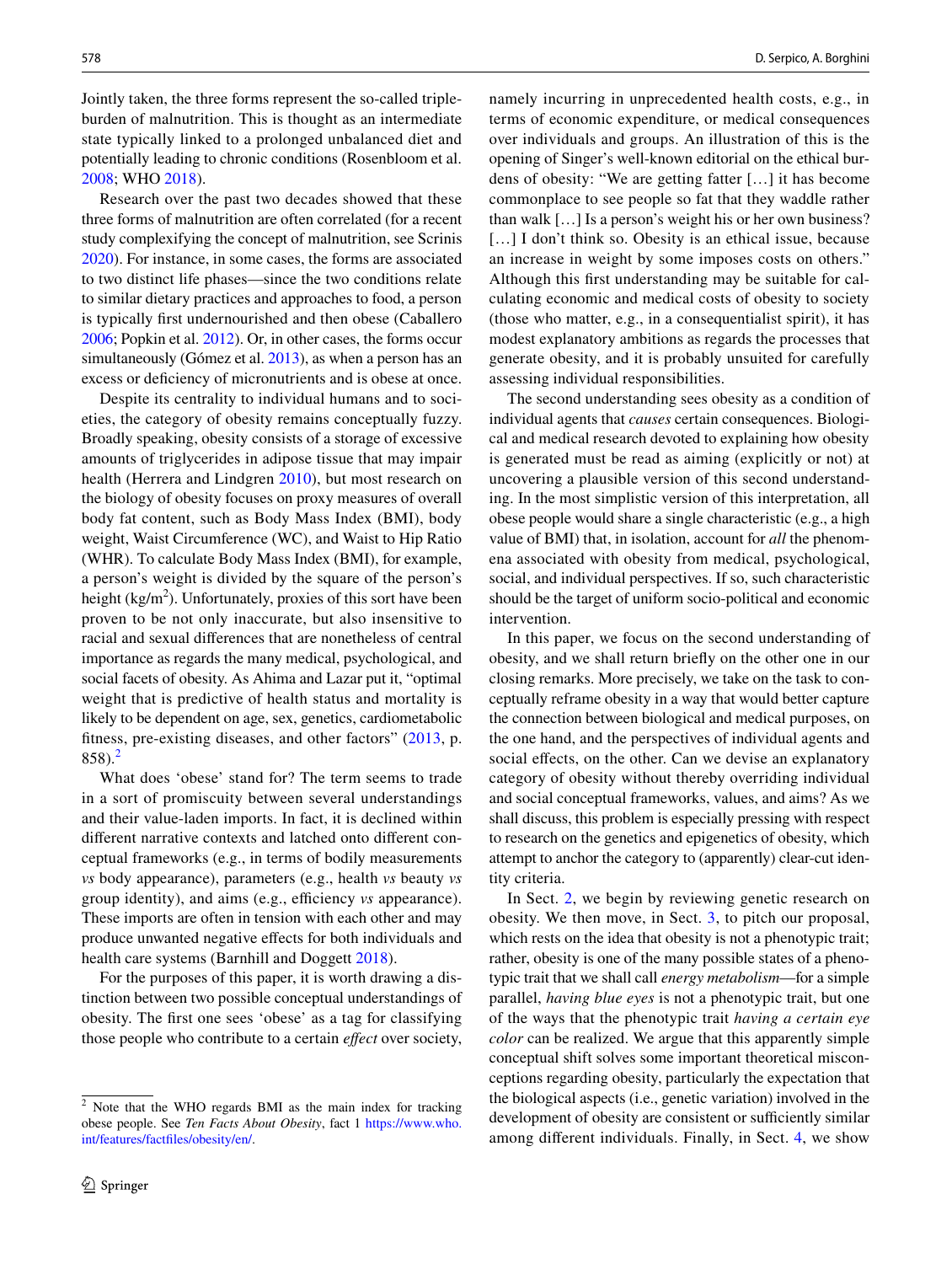that our proposal can be fruitfully paired with the concept of *developmental channeling* of a trait. In this view, energy metabolism is channeled through a person's life, so that an assessment of the obesity condition should be sensitive to the specifc developmental story of the individual. Thus, our approach suggests a personalized medical assessments of obesity, which accounts not only for the specifcities that Ahima and Lazar [\(2013](#page-8-2)) call for, but also for the framing of energy metabolism in individual terms and for temporally, geographically, and socially located dietary and life plans.

# <span id="page-2-0"></span>**2 Genetics Research on the Proxies of Obesity**

The genetic basis of obesity has been investigated through a variety of methodologies, including gene knockout experiments on animal models, heritability and family studies, linkage analyses, the candidate-gene approach, and, more recently, genome-wide association studies (GWAS). This plurality of approaches refects the complex etiology and inter-individual variability of obesity, which can involve the effects of highly penetrant genes, the small effects of many single nucleotide polymorphisms (SNPs), and environmental efects such as nutrition and exercise.

In genetics, obesity is usually classified into types depending on the hypothesized etiology. For instance, forms of so-called monogenic or Mendelian obesity are associated with mutations in single genes affecting major biochemical pathways. By contrast, so-called common obesity is thought to be due to the combined efects of many genetic and environmental efects. Notably, common obesity phenotypes are *normally distributed*, meaning that individual values are distributed around a mean and the population's variance can be expressed in terms of standard deviations from the mean. In this sense, common obesity is represented by a range of values of a biometrical or quantitative trait (e.g.,  $BMI$ ).<sup>[3](#page-2-1)</sup>

Between the 1970s and the 1990s, the genetics of obesity was extensively investigated in humans through family and twin studies, which estimated that the heritability of traits like BMI, WC, and WHR ranges between 0.3 and 0.8 (Her-rera and Lindgren [2010;](#page-9-11) Maes et al. [1997\)](#page-9-12).<sup>[4](#page-2-2)</sup>

Since the late 1990s, with technological and methodological advancements, researchers started to seek specifc alleles associated with obesity.

Early studies focused on extreme or rare forms of obesity characterized by Mendelian inheritance patterns. Identifying genetic variants associated with these forms of obesity is easier, at least in theory, due to the strong penetrance of genes on the phenotype. By 2005, hundreds of candidate genes across the whole human genome were investigated. Unfortunately, most results of candidate-gene studies were not successfully replicated, and only about twenty obesity susceptibility loci were identifed by fve diferent studies (Herrera and Lindgren [2010;](#page-9-11) Qi and Cho [2008](#page-9-13); Rankinen et al.  $2006$ ).<sup>[5](#page-2-3)</sup>

Mutations more strongly associated with monogenic obesity were in genes encoding leptin and leptin receptors (*LEP* and *LEPR*), proopiomelanocortin (*POMC*), and melanocortin receptor 4 (*MCR4*), which all play a role in the regulation of food intake and energy balance (Farooqi and O'Rahilly [2006](#page-9-15); O'Rahilly [2009](#page-9-16); Xia and Grant [2013](#page-9-17)).

As we mentioned above, common forms of obesity are probably not due to single, rare, and highly penetrant alleles. Rather, they are thought to be due to many common genetic variants (allele frequency in the population  $>1\%$ ) with small individual effects that are normally distributed in the general population. In this view, severe obesity would represent an extreme tail of the variation in BMI refecting genetic factors shared by all individuals as well as environmental factors (Rohde et al. [2019;](#page-9-18) Xia and Grant [2013](#page-9-17)). Together with the limitations of the candidate-gene approach, the focus on common obesity eventually determined a shift towards more systematic investigation of the human genome. Within this trend, GWAS came to represent the most promising method-ology for seeking genetic variants associated with obesity.<sup>[6](#page-2-4)</sup>

Early GWAS allowed researchers to identify some new potential candidate genes operating both through adipose tissue and through the central nervous system and afecting appetite, satiety, energy expenditure, and feeding behavior (Herrera and Lindgren [2010;](#page-9-11) Locke et al. [2015\)](#page-9-19). Unfortunately, as it is often the case with GWAS, such fndings have

<span id="page-2-1"></span> $3$  For a critical analysis of the distinction between qualitative (Mendelian) and quantitative (biometrical) traits, see Serpico [\(2020](#page-9-20)).

<span id="page-2-2"></span><sup>&</sup>lt;sup>4</sup> Heritability  $(h^2)$  is a statistical index, varying between 0 and 1, that represents the portion of variance in a trait that is accounted for by genetic variance (in a specifc population, in a specifc environment). Note that the relationship between heritability and genetic causality has been debated since the 1970s (Downes and Matthews [2019](#page-9-21); Serpico [2018\)](#page-9-22).

<span id="page-2-3"></span> $\frac{5}{10}$  It is important to notice that the candidate-gene approach relies on specifc research hypotheses on the pathogenesis of a condition formulated through the study of animal models. Moreover, candidategene studies usually entail small sample sizes, decreasing the reliability of the results.

<span id="page-2-4"></span><sup>6</sup> In GWAS several hundred thousand to more than a million SNPs can be assayed in thousands of individuals. In the case of traits that vary discontinuously in populations, like monogenic obesity, GWAS compare allelic frequencies for groups of afected individuals versus controls. In the case of quantitative traits, like BMI, they compare low-scoring versus high-scoring individuals. Variants that consistently show up among obese individuals, but not among lean ones, are thought to increase the risk of obesity (Willyard [2014](#page-9-23)).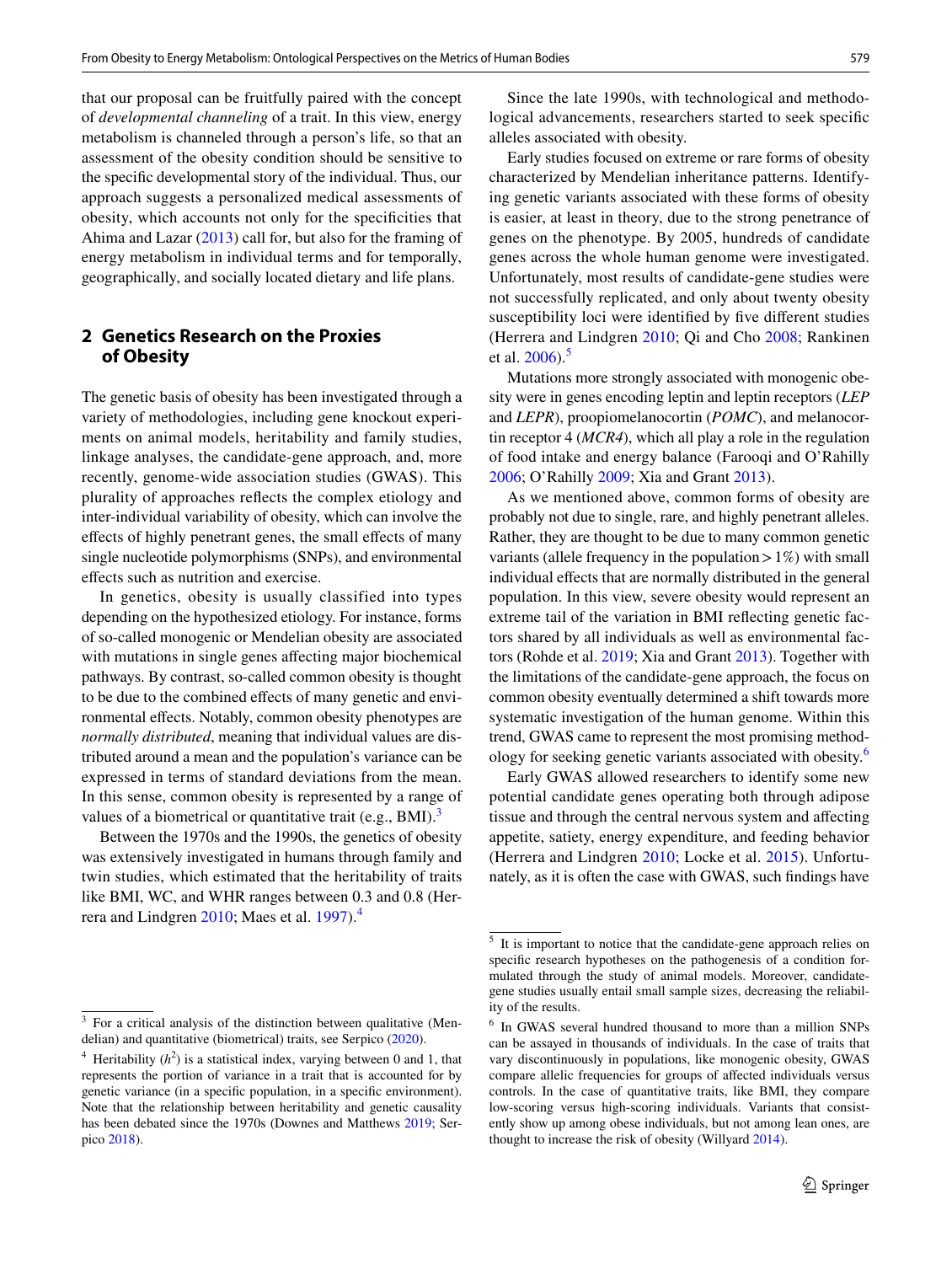not paved the way for the discovery of satisfying mechanistic explanations. It is worth noting that GWA is a hypothesisfree method where no specifc prior knowledge of genes' function is required. Thus, a SNP can be statistically associated with a trait's variation for a number of reasons (not necessarily because it *causes* variation in such trait; see Eley and Rijsdijk [2005](#page-9-24); Rohde et al. [2019](#page-9-18)). For instance, the *FTO* (fat-mass and obesity) gene is widely considered the most robust common obesity-susceptibility locus, but it only accounts for a small portion of variance in BMI and its role in the regulation of energy homeostasis remains unclear (Frayling et al. [2007;](#page-9-25) Xia and Grant [2013;](#page-9-17) Willyard [2014](#page-9-23); for some explanatory attempts, see Claussnitzer et al. [2015](#page-8-4); Karra et al. [2013;](#page-9-26) Smemo et al. [2014](#page-9-27)).

Another problem afecting GWAS on obesity is that currently identifed SNPs (~97) together accounted for a small part of the variability of BMI ( $\sim$  3–5%) and are thus poor predictors of obesity (Bogardus [2009](#page-8-5); Herrera and Lind-gren [2010;](#page-9-11) Locke et al. [2015](#page-9-19); Rohde et al. [2019](#page-9-18)).<sup>[7](#page-3-1)</sup> The gap between the heritability estimated through family studies and the heritability accounted for by the SNPs identifed by GWAS is called 'missing heritability.'

Within the long-lasting debate on the missing heritability problem, researchers have pointed at a variety of potential explanations for the phenomenon, including the necessity of technical or methodological improvements (e.g., larger sample sizes and datasets) but also theoretical issues. For instance, many have pointed out that GWAS are unsuited to identify rare genetic variants and non-additive genetic efects. In this view, part of the missing heritability would depend on epistatic gene–gene interactions and epigenetic regulation of genetic expression; others have argued that heritability of BMI might be much lower than originally believed (Hebebrand et al. [2010;](#page-9-28) Li and Qi [2019](#page-9-29); Rohde et al. [2019](#page-9-18); Yang et al. [2015;](#page-9-30) Willyard [2014](#page-9-23); Xia and Grant  $2013$ .<sup>[8](#page-3-2)</sup>

Some scholars have suggested that part of the problem might also depend on how obesity is operationalized. For instance, Hebebrand et al.  $(2010)$  $(2010)$  $(2010)$  identified shortcomings in the adoption of proxies like BMI. First, BMI depends on two diferent sub-traits, i.e., body weight and height, which have diferent heritability and are measured independently from each other. This could increase the chance of measurement errors. Second, BMI cannot diferentiate the various *components* of body weight (i.e., fat and lean mass, which both contribute to body weight) and cannot account for the *relative contribution* of bones, muscles, and other tissues to body weight, which difers inter-individually. This might decrease our ability to detect reliable causal effects. Relatedly, Li and Qi ([2019](#page-9-29)) noted that BMI cannot account for the *distribution* of body fat. This is signifcant because different types of body fat distribution (independent of overall adiposity as measured by BMI) are associated with diferent diseases, e.g., type 2 diabetes, cardiometabolic disorders, coronary heart disease, and hypertension.

To summarize, two major factors have been identifed as potential explanations of shortcomings in genetic research on obesity: frst, currently available methodologies could be unable to account for some aspects involved in the etiology of obesity (e.g., gene-environment interactions); second, coarse-grained proxies of body fat content (like BMI) cannot account for the actual biological complexity of obesityrelated traits. In the rest of the paper, we will expand on both points by exploring the possibility that inconsistencies in empirical fndings do also stem from conceptualizing obesity (and the related traits) in terms of certain phenotypic traits or characters.

### <span id="page-3-0"></span>**3 Reconceptualizing Obesity**

A phenotypic trait is usually defned as an observable or measurable characteristic of an organism that is due to the interaction between its genotype and the environment (Hartl and Jones [1998;](#page-9-31) Lawrence [2008](#page-9-32)).<sup>[9](#page-3-3)</sup> Given this definition, it would be reasonable to think that obesity is, in fact, a trait: not only is obesity observable, but it is also measurable or operationalized through, e.g., BMI and, no doubt, it is due to G-E interactions.

As we mentioned in Sect. [2,](#page-2-0) attempts to identify the genetic causes of obesity refect a view of monogenic obesity as a qualitative or Mendelian trait caused by single genes that can be identifed through the candidate-gene approach. In the same vein, common obesity can be understood as a complex trait that is due to the interaction between genetic and environmental effects, and quantitative proxies like BMI, in turn, could be understood as quantitative traits. In this view, the multiple genetic efects involved in both common obesity and BMI could be identifed through GWAS.

In our understanding, the conceptualization of monogenic obesity, common obesity, and BMI as phenotypic traits is one important source of inconsistencies in genetic research and is also likely to hinder personalized treatment. In the following, we shall propose that obesity (as well as other

<span id="page-3-1"></span><sup>7</sup> In a recent meta-analysis including~700.000 individuals, Yengo et al. ([2018\)](#page-9-35) revised the genome-wide significance threshold and identifed 941 SNPs associated with BMI, which together explain~6% of the BMI variance.

<span id="page-3-2"></span><sup>8</sup> For general discussions on the missing heritability problem, see Downes and Matthews [\(2019](#page-9-21)), Eichler et al. ([2010\)](#page-9-33), and Matthews and Turkheimer [\(2019](#page-9-34)).

<span id="page-3-3"></span><sup>9</sup> See also the *Encyclopaedia Britannica* [https://www.britannica](https://www.britannica.com/science/phenotype) [.com/science/phenotype.](https://www.britannica.com/science/phenotype)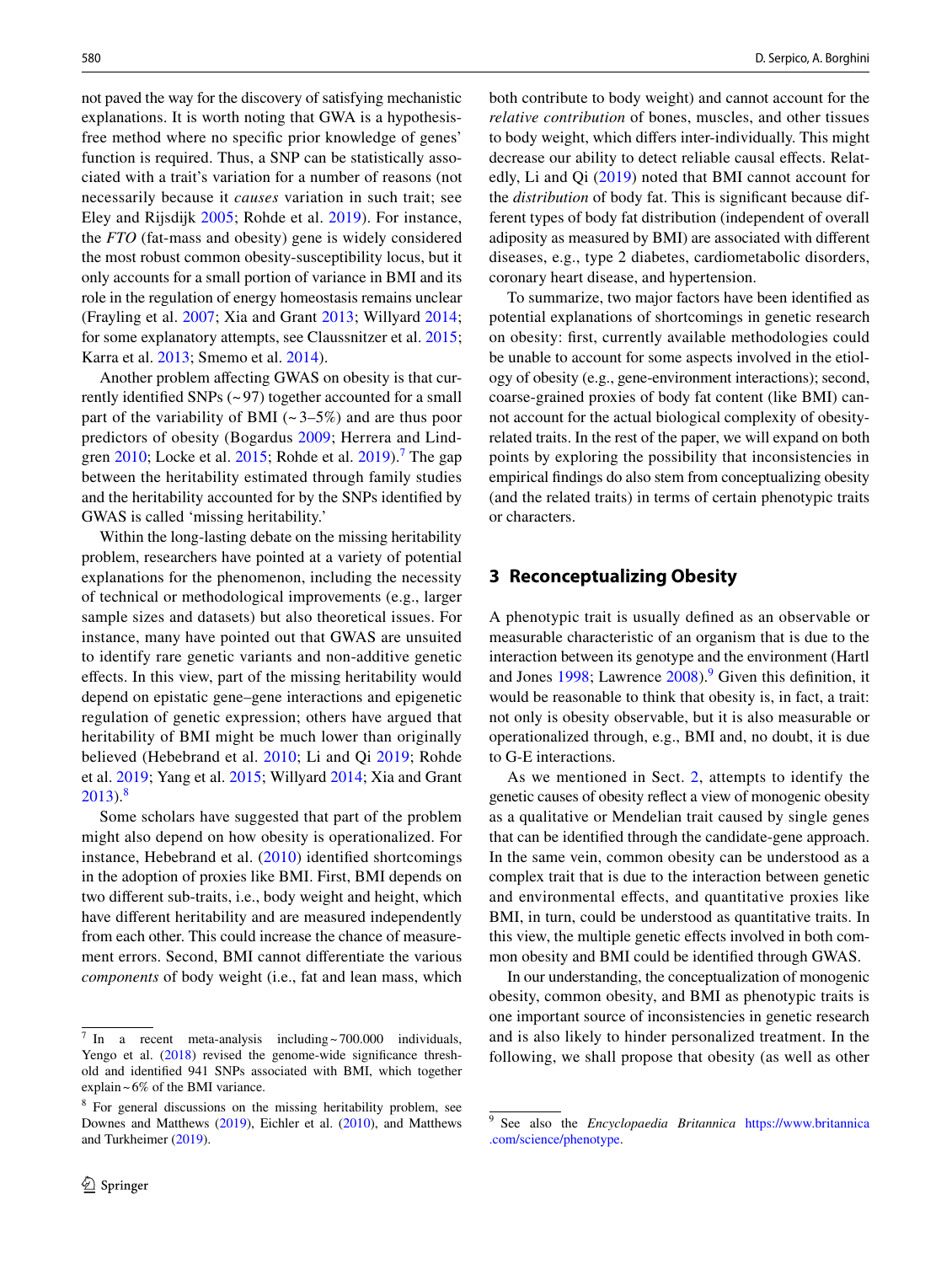observable characteristics like leanness, normal weight, and any BMI value) should be regarded as a specifc *value* or *form* that a trait can have, rather than a trait (no matter whether monogenic or quantitative). $\frac{10}{10}$  $\frac{10}{10}$  $\frac{10}{10}$ 

To clarify this point, we need to introduce the distinction between *characters* and *character states*. [11](#page-4-1) *Characters* represent general—often species- or lineage-specifc—phenotypic characteristics, such as the shape of pea seeds, eye color in fruit fies, and height in humans. *Character states*, instead, are values or forms of the *characters* that further detail individual organisms. Instances include wrinkled pea seeds, the scarlet-eye phenotype in fies, and a given height value.

The distinction between the two concepts has a central theoretical relevance. Thus, it is worth illustrating it in more details through two case studies. First, fies' eyes. These can be of diferent colors depending on how diferent genes transport pigment precursors into the eye cells: scarlet phenotypes are due to the presence of red pigment only; brown phenotypes to brown pigment only; white phenotypes to the absence of any pigments (Guilfoile [1997;](#page-9-36) Pollock [1989](#page-9-37)). Each of such alternative phenotypes represents a possible form or *state* that the eye-color *character* can take.

Second, to consider a subtler case, let us take wrinkledness in pea seeds. At the molecular level, the shape and texture of seeds depend on the functioning of the starch-branching enzyme 1 (SBE1), which converts sugar into starch. Different quantities of starch affect the seeds' water absorption capability during embryonic development, which, in turn, results in diferent seed shapes (Bhattacharyya et al. [1990](#page-8-6); Guilfoile [1997\)](#page-9-36).<sup>[12](#page-4-2)</sup> One might be tempted to think that wrinkledness itself is a *character*. However, according to our defnition, wrinkledness should be regarded as a *character state*, that is, a specifc, determinate form that pea seeds can have. The *character*, instead, would be the pea shape, which involves *starch metabolism* and thus depends on the quantity of available sugar and on the functioning of the SBE1.

According to the defnitions provided so far, neither obesity nor any BMI value can be considered as a *character*. In fact, they do not single out a generic phenotypic characteristic, which would be more plausibly connected to body shapes, height to weight ratios, and alike connotations of a person's body. For the sake of simplicity, we will call this general feature 'energy metabolism' or 'energy homeostasis,' a far more general and complex phenotypic feature that involves species-specifc developmental mechanisms related to bodily functions. Such a *character* represents a higherlevel feature of an organism involving neuroendocrine and metabolic regulatory networks related to energy intake and expenditure, body shape, growth, and weight. $13$  Obesity and BMI, on the other hand, seem to be diferent *states* of a *character*, that is, specifc forms of the more general *character* 'energy metabolism.'

Conceptualizing obesity as a *character* refects a simplifed view of phenotypic development and, in particular, of the genetic and environmental factors involved in obese phenotypes. This misleading view of obesity, we contend, can generate important misunderstandings in public health eforts to mitigate obesity. To best explain this point, let us consider how diferent the development of *characters* and *character states*, respectively, can be.

The development of *characters* like energy metabolism, seed shape, eye color, and height, is usually due to many interacting genetic and environmental infuences. For instance, the development of pea seeds shape depends on both genotypic and environmental factors (e.g., sugar and water availability). Likewise, the development of energy homeostasis is due to the interaction between a variety of factors, including genetic factors, neuroendocrine and metabolic regulatory networks, epigenetic mechanisms, long- and short-terms psychological factors, and life experience.

Sometimes, *character states* can causally depend on single-gene mutations, as in the case of scarlet eye color in fies and wrinkledness in pea seeds (see above). This applies to obesity, too. For instance, single gene-mutations <sup>10</sup> It is worth noting that conceptual issues involving the definition in the *LEP* gene are associated with severe forms of obesity

<span id="page-4-0"></span>of phenotype are seldom discussed within empirical research; in this sense, the conceptualizations here discussed are often implicit, and it is possible that recent research trends endorse a view of obesity like our own (we thank an anonymous reviewer for suggesting this). For instance, this might be the case for GWAS, where obese versus lean groups are compared. It is likely that the problem is more signifcant for classical research programs, such as those involved in the study of so-called qualitative traits like monogenic obesity. For a discussion on the theoretical and historical connection between the study of qualitative/monogenic traits and Mendelian methods, on the one hand, and of quantitative/polygenic traits and biometrical methods, on the other, see Serpico [\(2020](#page-9-20)).

<span id="page-4-1"></span><sup>&</sup>lt;sup>11</sup> Note that the two terms have a variety of meanings in biology. Here, we shall refer to the defnition discussed in Serpico [\(2020](#page-9-20)).

<span id="page-4-2"></span> $12$  Bhattacharyya et al. [\(1990](#page-8-6)) identified the molecular cause of wrinkledness into the insertion of a transposon in SBE1, leading to the inactivation of the gene and absence of the enzyme.

<span id="page-4-3"></span><sup>&</sup>lt;sup>13</sup> Focusing on a very general and systemic feature like energy metabolism seems to us the best conceptual strategy (at least as a frst approximation) due to the physiological complexity of obesityrelated traits as well as their inter-individual variability. In mechanistic terms, two major neuroendocrine networks involved in energy homeostasis have been identifed, involving leptin resistance and ghrelin resistance, respectively (Cui et al. [2017\)](#page-8-7). So, one may want to consider two characters (e.g., *leptin metabolism* and *ghrelin metabolism*) instead of just energy metabolism more generally. However, it is unlikely that all forms of obesity (and all the individual forms that energy homeostasis can take) could be reduced to the functioning of just two endocrine regulatory networks: not only both leptin and ghrelin are involved in many biological functions beyond energy homeostasis, but about 500 molecules are probably implicated in obese states (Jagannadham et al. [2016](#page-9-38)).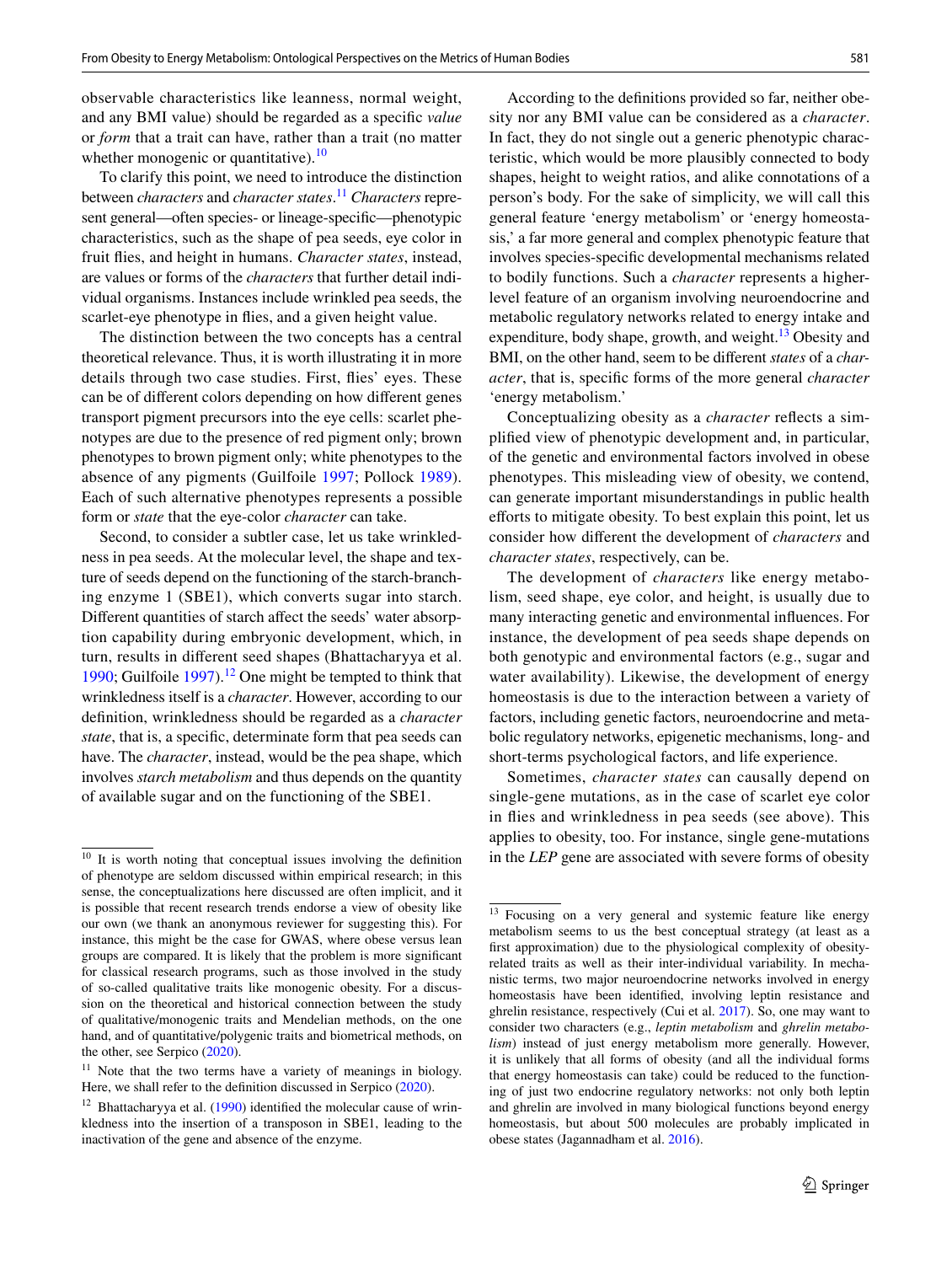(see Sect. [2](#page-2-0)), leading to the view that a single gene alone can cause obesity. However, if we look at this from a wider perspective and consider the general functional role of the *LEP* gene, we can see that it encodes genetic products that enter complex developmental and regulatory networks of energy homeostasis.<sup>[14](#page-5-1)</sup> Some *LEP* mutations just 'drive' an organism's development towards the *character state* that we usually call 'overweight' or 'obesity.'

Importantly, in genetics research, genes involved in the development of diferent *states* of energy metabolism are usually expected to be highly consistent or sufficiently similar among individuals with similar phenotypes (e.g., similar BMI indexes). However, the *character/character states* distinction allows us to predict that etiological factors involved in diferent *states* of energy metabolism (or even in apparently similar states) can difer greatly from an individual to another, making each examined population highly heterogeneous in biological terms. Indeed, obese people in a sample can be very diferent from each other in terms of what genetic and environmental infuences have driven energy metabolism towards the obese *state*—though they can be very similar as regards some phenotypic parameter like BMI. Thus, for instance, people in the sample can have similar weight or BMI value, despite having achieved it through quite diferent avenues; to name just a few sorts of avenues, individuals within the same category may have reached it *because* they were diferently able, lead a sedentary lifestyle, overeating, through specifc medical history, socio-economic conditions, and so on. This heterogeneity might impair our ability to identify reliable associations between genotypic and phenotypic variation.

It is also worth emphasizing that the adoption of coarsegrained measures like BMI exacerbated the theoretical misunderstandings. BMI is expressed as a single quantitative dimension on which individuals can be placed. This has misled and still misleads those who make use of the concept in thinking that BMI is a quantitative character. Taking obesity as a *character* has prompted the view that it was possible to identify well-defned genetic factors involved in the development of obese states, and it was expected that such factors were uniformly distribute among obese individuals. On the contrary, BMI is the outcome of a cluster of diferent sub-traits, and the etiological factors that drive development towards obese *states* can vary widely also in apparently similar individuals.

This subtle and seemingly innocuous misconception has fueled inconsistencies in the study of statistical associations between phenotypic and genotypic variation in large samples of individuals, where the same *character state* can be the end

point of multiple developmental trajectories. Let us clarify that the problem is not just that diferent forms of obesity (e.g., monogenic or common) can have diferent etiologies (such as being related to single or many genes, respectively). What we would like to stress is that diferent forms of the energy metabolism *character* can have drastically diferent developmental bases in diferent individuals regardless of their phenotypic similarities.

Moreover, conceptualizing obesity as a *character state* does work conceptually better with respect to the study of *how* genes and the environment interact to generate obesity *states*. Indeed, the distinction implies a shift in focus *from how etiological factors generate an observable characteristic like obesity to how they drive an organism towards a specifc developmental pathway*, that is, a possible *state* of energy metabolism.

In the next section, we aim to exemplify the impactful role of the *characters*/*character states* distinction for the study of the epigenetics of obesity, particularly as regards what aspects of the development of obesity future personalized medicine should target.

## <span id="page-5-0"></span>**4 Perspectives on the Intervention on Obesity States**

As we explained in Sect. [3](#page-3-0), the *characters*/*character states* distinction construes obesity as one possible *state* of the energy metabolism *character*. This allows us to better frame the role of genes in the development of body fat content: rather than *causing* the 'obesity trait,' genes drive individuals towards one of the many possible metabolic *states*, each of which is associated with forms of obesity, leanness, and 'normality.'

The exposure to an obesogenic environment is widely recognized as necessary for the development of obesity, but a renewed focus on the environment in biomedical research was favored by the 'failure' of GWAS (see Sect. [2\)](#page-2-0). Thus, in the last decade, the study of the epigenetics of obesity have attracted much attention, leading to the view that the efects of genetic factors on health depend on the efects of environmental factors and vice versa. For instance, dietary preferences have turned out to have long-term efects on behavior by afecting epigenetic programming of genetic expression and, in turn, epigenetic programming of genetic expression can afect dietary preferences (McGowan et al. [2008\)](#page-9-39). As another example, physical activity and dietary changes have been shown to modify the action of genes like *FTO* (see Li and Qi [2019;](#page-9-29) Qi [2014;](#page-9-40) Qi and Cho [2008](#page-9-13); Rohde et al. [2019](#page-9-18)).

Understanding the role of the environment in the development of obesity would surely have profound implications for its prevention and treatment. Bogardus and Swinburn, for instance, assert that "if our goal is to reduce obesity, then the

<span id="page-5-1"></span><sup>&</sup>lt;sup>14</sup> Note, moreover, that the function of leptin is not limited to energy homeostasis or metabolism (see Cui et al. [2017\)](#page-8-7).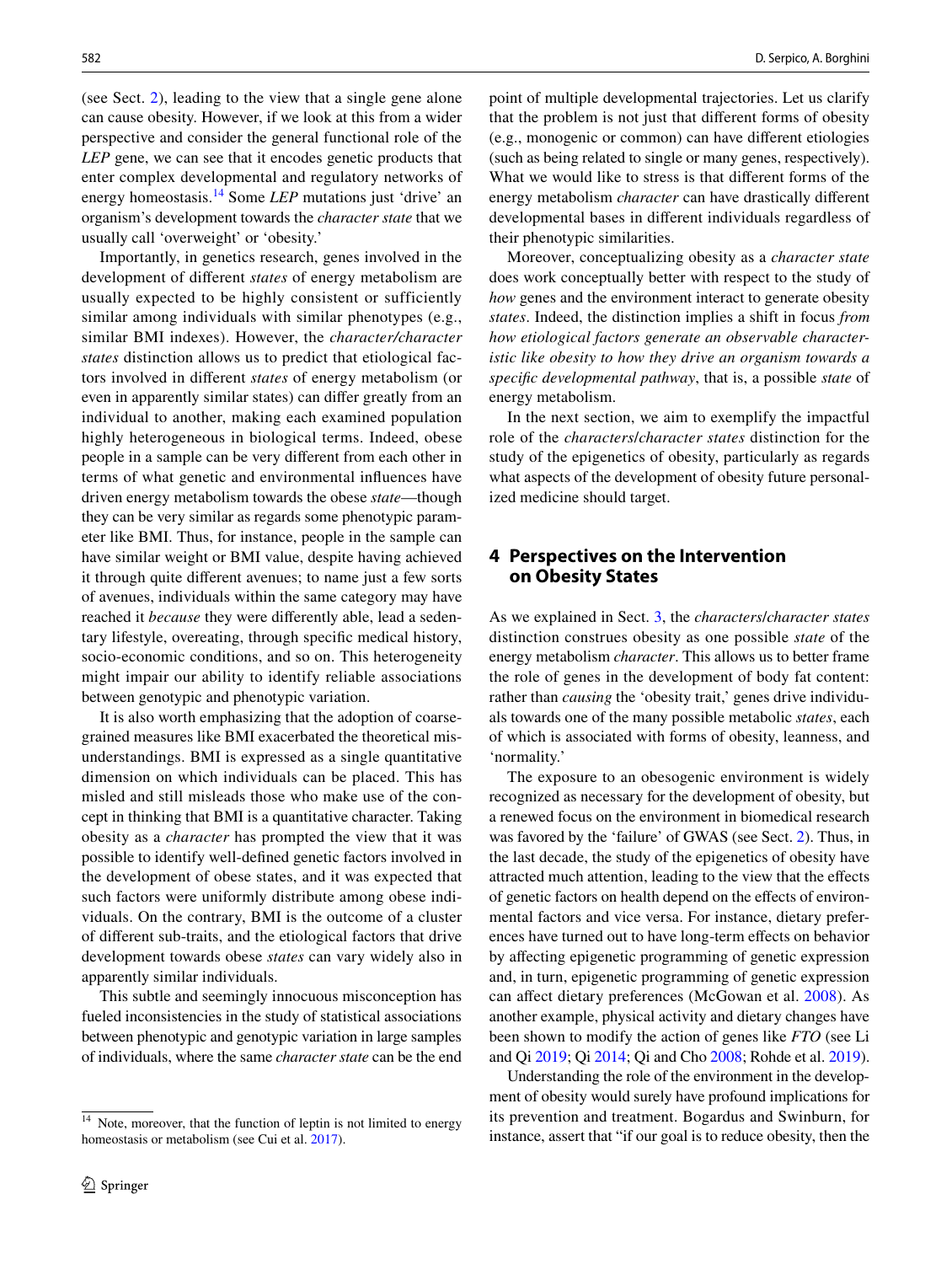environment should be the predominant focus for research and action because that is where the pathology lies" [\(2017,](#page-8-8) p. 1861). Notably, epigenetic modifcations induced by geneenvironment interactions are dynamic and thus potentially reversible (Rodhe et al. [2019\)](#page-9-18). However, the limitations of environmental intervention on obesity are yet to be assessed.

How should we think of the gene-environment interaction when it comes to obesity? And in what ways the conceptualization of obesity as a *character state*, rather than a *character*, can help us in this task?

Our contention is that the *character*/*character states* distinction allows us to reframe the public health efforts targeting obesity at an individualized level in new terms. If obesity is one *state*, among many, of a *character*, then the question becomes: under which circumstances is it possible to revert the *character state* obesity into another desired state (viz., a 'healthy' one)? Designing effective interventions on obesity requires considering this question carefully. In this section, we suggest that the answer will depend on how much the *character state* under analysis is *canalized* against environmental variations.

The concept of canalization was originally introduced by Edwin Holt to denote prenatal conditions as factors that narrow down the initially random nature of motor activity in the embryo or fetus (see Gottlieb [1991\)](#page-9-41) and then by Conrad Waddington to denote "the property of a developmental process of being to some extent modifable [plastic], but to some extent resistant to modification [robust]"  $(1961, p. 270).$  $(1961, p. 270).$ <sup>[15](#page-6-0)</sup>

For clarifying the notion of canalization, Waddington depicted the developmental process as a ball rolling through valleys (which he called *chreods*) that represent branching paths: "the steeper the valley and the larger the ridges separating the valleys, the stronger the tendency of the ball, when it is pushed from its course along the valley bottom by internal or external disturbances, to go back to its original course" (Scharloo [1991,](#page-9-43) p. 65; see Waddington [1942](#page-9-44)). Canalization is thus defned as a preferred path that the development will follow against disturbances in the internal or external environment.

Although canalization is often presented as a property of genotypes,<sup>16</sup> Waddington's epigenetics involves a belief in the power of the environment in shaping the developmental path: "the environment can act either as a switch, or as a factor involved in the system of mutually interacting processes to which the bufering of the paths is due" (Waddington [1942](#page-9-44), p. 564).

The *characters*/*character states* distinction does nicely ft Waddington's depiction of development: on the one hand, canalization explains why a species-specifc *character* will tend to develop against perturbations in most (if not all) the members of a species; on the other hand, understanding a *character*'s variation within a species involves asking how much the *character* is plastic or robust.

Framing phenotypic development this way allows us to return to the question above about the power of the environment in treating obesity, which, as we mentioned, depends on how much such *character state* is plastic or robust. In Waddington's view, "an alteration in the course of a developmental path will, if it occurs early in development, shift the whole set of paths which afterwards branch from it" ([1941,](#page-9-45) p. 147). In this sense, the range of developmental potentials narrows down over time.<sup>17</sup> This suggests that, depending on the developmental stage, environmental interventions might be more or less efective, because we cannot just 'revert' development or 'replay the developmental tape.' It is plausible, however, that diferent *character states* can be more or less canalized.

Let us consider two examples, namely, phenylketonuria (PKU) and intelligence (assessed through IQ tests).

PKU is a metabolic disease due to mutations in a single gene (*PAH*). In individuals with two mutated *PAH* copies, the enzyme phenylalanine hydroxylase is unable to properly metabolize phenylalanine, and this leads to the stacking up of the amino acid in the body, causing clinical symptoms including cognitive disability.<sup>[18](#page-6-3)</sup> Notably, environmental intervention can prevent the manifestation of clinical symptoms: by assuming a diet poor of phenylalanine early in development, it is possible to prevent the pathological *state* and favor a healthy one. However, if this specifc diet is not assumed on time, individuals carrying two mutated *PAH* alleles will develop PKU and, eventually, it will become

<span id="page-6-0"></span><sup>&</sup>lt;sup>15</sup> Phenotypic plasticity concerns the ability of environmental influences to alter genetic expression (Bradshaw [1965](#page-8-9)). Robustness, instead, represents the ability of an organism to bypass minor perturbations from the genotype and the environment and develop as a typical individual of its species under a normal set of conditions (Palmer [1994](#page-9-46)).

<span id="page-6-1"></span><sup>&</sup>lt;sup>16</sup> For instance, Ariew [\(1996](#page-8-10)) argued that Waddington's idea of canalization represents a developmental interpretation of the vernacular concept of innateness. However, as Grifths [\(2002](#page-9-47)) noticed, species typicality does not imply developmental fxity: the former refects what traits an organism *of that kind* will have; the latter means that a trait is 'hard to change' or insensitive to environmental inputs.

<span id="page-6-2"></span><sup>&</sup>lt;sup>17</sup> Notably, as Scharloo noticed, "this occurs not only in the development of distinct types of tissue, but also on the organismic level in the realization of morphological patterns, in size and shape of organs and in matters of growth and determination of size of whole organisms" ([1991,](#page-9-43) p. 65).

<span id="page-6-3"></span><sup>18</sup> According to the *characters/character states* distinction, PKU would represent a specifc variant of liver metabolism: in normal conditions, liver is capable of metabolize phenylalanine; in other cases, liver is unable to do so, leading to PKU. Thus, both normal liver metabolism and PKU are *states* of the *character* liver metabolism (on this interpretation of PKU, see Serpico [2020](#page-9-20)).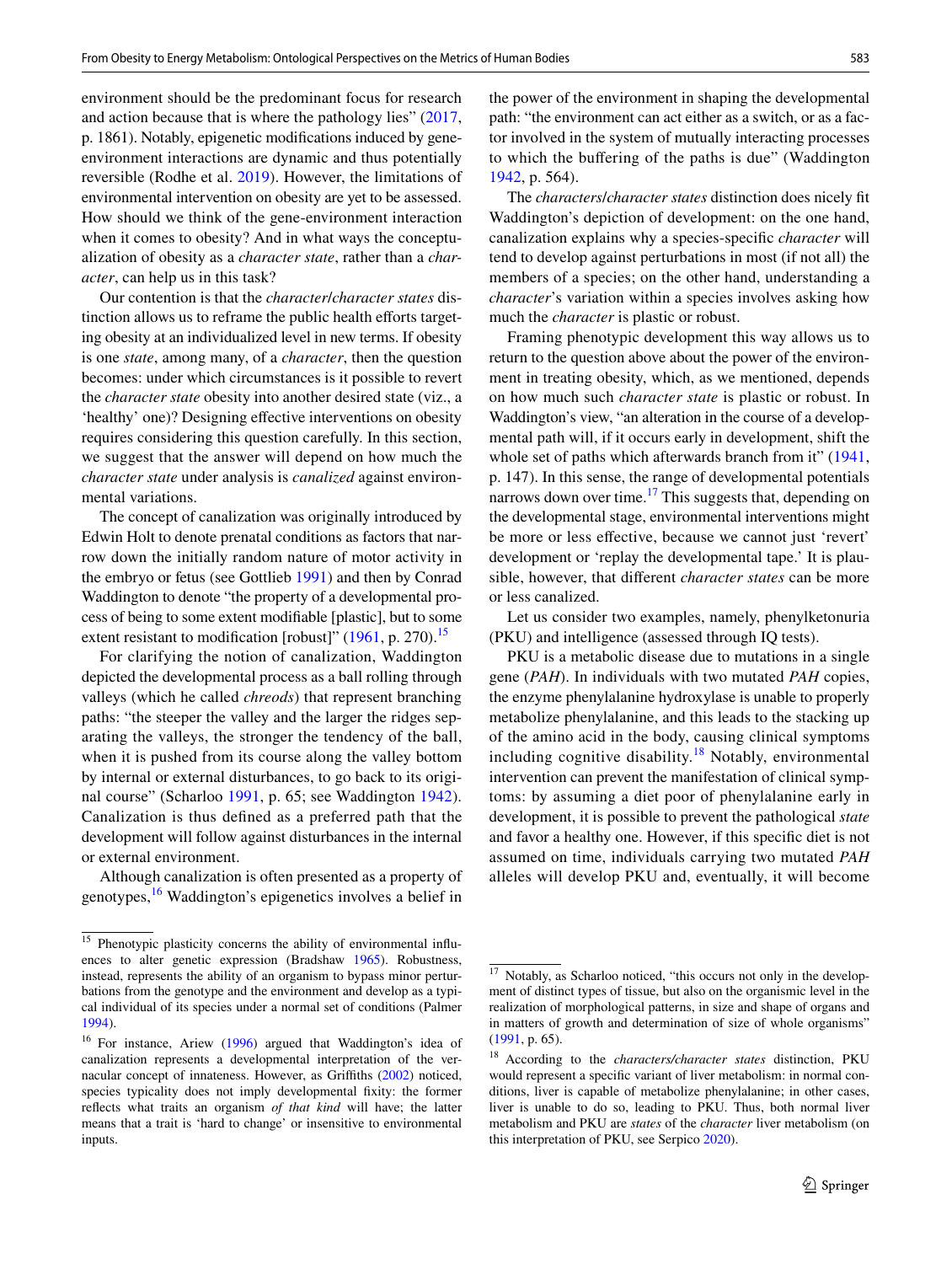impossible to revert the *character state* into a healthy one. In other words, at some point of the developmental trajectory, liver metabolism will become insensitive to perturbations and its pathological *state* highly canalized.

Human intelligence represents a slightly diferent exemplifcation of canalization. Intended as a species-specifc *character*, intelligence is strongly canalized: most human beings develop (or have the developmental potential for) that sort of higher-level cognition.<sup>[19](#page-7-0)</sup> In terms of individual variation (i.e., in terms of the possible *states* that intelligence can take), intelligence is usually very plastic due to the sensitivity to environmental infuences characterizing the human neurocognitive system (see Sauce and Matzel [2018](#page-9-48)). However, there are probably some limitations to how much the cognitive capacities of an individual can change at various developmental stages. There are also some extreme developmental scenarios where genetic or environmental infuences can drive an individual's intellectual development towards highly canalized paths. For instance, some single-gene mutations, early-life experience, or injuries can disrupt the whole neurodevelopmental process and drive an individual's development towards a path that will lead to low IQ performance. In these extreme scenarios, intelligence will become 'hard to change' or highly canalized, like in the case of PKU analyzed above.

To return to our main topic, energy metabolism and obesity seems to abide by patterns of organization similar to intelligence and intelligence *states*. The human neuroendocrine system and metabolism are highly sensitive to environmental infuences and plastic. At the same time, they are robust to a certain extent. This robustness was defned by Walter Cannon as 'physiological homeostasis,' that is, the production of constant metabolic states despite disturbances (see Debat and David [2001\)](#page-8-11). Thus, it is plausible that, in some developmental scenarios, the range of the *accessible states given the previous developmental history* is reduced, and energy metabolism becomes canalized into one state (*chreod*) or another.

This is consistent with the observation that "most of the monogenic causes of human obesity seem to operate through increasing the 'set point' at which body adipose stores stabilize in the individual. Individuals with mutations in leptin, the leptin receptor and MC4R, for example, become obese at a very young age and remain severely, but not necessarily increasingly, obese throughout their lives. Other individuals, included among which are some of the most massively obese, gradually and progressively become more severely obese over time" (O'Rahilly [2009,](#page-9-16) p. 311).

#### **5 Concluding Remarks**

Two main ideas emerge from our analysis, which focused primarily on the biological basis of obesity. First, obesity should not be regarded as a trait of an individual; rather, it is a specifc realization of a more general trait of an individual—which we suggest identifying with energy metabolism. Second, individual states of energy metabolism are canalized in a way that is specifc to each individual, depending on a combination of aspects including gender, age, genetics, environment, historical development, and education. Therefore, two individuals may realize similar forms of the more general trait energy metabolism, but their cones of future possibilities may diverge deeply. These two ideas have important consequences that we urge should be considered by the diferent communities of researchers and practitioners addressing obesity. We outline three of them.

The most immediate and striking implication regards *how we measure obesity*. The assessment of an energy metabolism *state*—e.g., whether a person is obese and to what extent—should take place at the individual level, rather than involving the statistical inter-individual comparison of some parameters, in order to account for the range of potential future possibilities and trajectories that are actually accessible to a given individual. People with the same BMI, or with strikingly similar genetic characteristic, may turn out to instantiate the trait energy metabolism in very diferent ways, so that one is regarded as obese and another as having a normal weight. Thus, we come out with a subverted picture of the matter, according to which obesity is far from being a 'shared trait' and an equalizing condition for a subpopulation of people. In this sense, our framework does not offer ready-made metrics to assess obesity at an individual level. Rather, it aims to render the concept of obesity temporally dynamic, sensitive to individual specifcities, and theoretically flexible to accommodate varying medical, psychological, and social variables—and, hence, diferent understandings of the category.

The second consequence regards *how we cure obesity*. Therapeutic efforts should not attempt to go back or recover a normal *state* of energy metabolism that an individual had (or could have had) at a previous developmental stage. The idea of epigenetic landscape suggests that organisms cannot move backwards through the developmental trajectory, because the time arrow is monodirectional, and development too. In treating obesity, we cannot subsume a narrative framework under which a patient is supposed to 'replay the developmental tape.' Rather, a patient may see themselves in a developmental path that is channeled and may choose to target specifc 'future' directions and points within the channel. In this view, we need to identify therapeutic strategies capable of generating or making available new *chreods*, to

<span id="page-7-0"></span><sup>19</sup> It should be noted that most *characters* are highly canalised, being them related to species-specifc developmental and evolutionary mechanisms.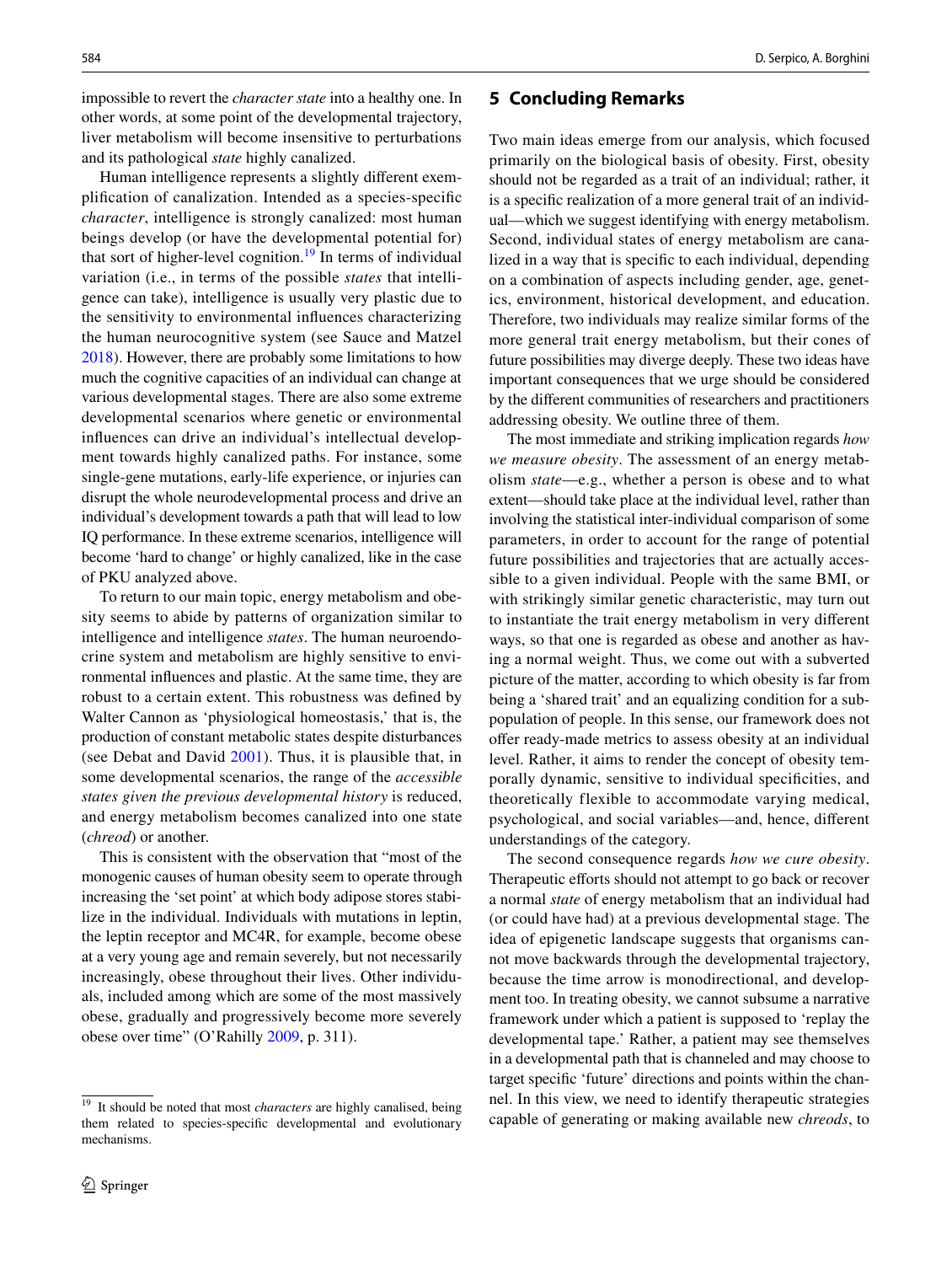speak metaphorically, through which 'the ball can roll down' and, with them, effective as well as ethically suitable ways to communicate them. Considering the strikingly low success rate of dieting programs (Puhl and Heuer [2010](#page-9-49)), it seems to us promising to suggest reasonable and attainable steps that a patient would (under the best conditions) agree upon realizing at a future stage in life starting from the present state.

The third consequence regards the *way we talk about obesity*. Thinking of obesity in terms of canalization reframes the narratives within which media as well as public health interventions conceive and communicate about it. In this sense, the metaphor of obesity as a *sui generis* epidemic or pandemic that has been in use since the 1990s is particularly misleading. Apart from very superficial characteristics (e.g., being within a certain range of values on the BMI scale) there seems to be no single common trait that, like a virus, all people who end up being regarded as obese in some contexts do share. The parallel with our minds may be handy here. Each of us has their own personal conscious life, rooted in a personal history of embodied experiences, sensitive to social and environmental conditions as well as to the individual developmental stage, and linked to a host of potential future conscious states; in a parallel fashion, we contend, each of us has their own energy metabolism, emerging from a specifc dietary history, sensitive to social and environmental conditions as well as to the individual developmental stage, and linked to a host of potential future energy metabolism *states*.

An important corollary of our proposal is that it undercuts certain grounds for ethical prejudices against obesity (see Puhl and Heuer [2010](#page-9-49)). To elaborate on this point, we should come back to the frst understanding of 'obese' we introduced in Sect. [1](#page-0-1), according to which the term applies to all those people who contribute to certain efects over society (remaining silent with respect to underlying causal mechanisms that may explain these efects). Of course, in this frst sense, obese people may often contribute to a burden to themselves or to others. And, in this sense, we can conclude that all obese people partake in a moral problem. But the reasons why that is the case vary on an individual basis, and the specifc course of action that may help each individual with the burden varies, too. It serves little explanatory purposes to divide people into subgroups—such as obese *vs* lean, or obese *vs* overweight—and, on the basis of such divisions, derive medical and ethical consequences. Rather, we should start from the assumption that all humans share the energy metabolism *character*, in some form or another, and cultivate ethically meaningful ways to live with specifc realizations of that character.

**Acknowledgements** This research was funded by the Department of Philosophy "Piero Martinetti" of the University of Milan under the Project "Department of Excellence 2018-2022" (awarded by MIUR,

the Italian Ministry for Higher Education and Research) as well as by the Department of Classics, Philosophy and History of the University of Genoa.

**Funding** Open access funding provided by Università degli Studi di Milano within the CRUI-CARE Agreement.

#### **Compliance with ethical standards**

**Conflict of interest** The authors declare that they have no confict of interest.

**Open Access** This article is licensed under a Creative Commons Attribution 4.0 International License, which permits use, sharing, adaptation, distribution and reproduction in any medium or format, as long as you give appropriate credit to the original author(s) and the source, provide a link to the Creative Commons licence, and indicate if changes were made. The images or other third party material in this article are included in the article's Creative Commons licence, unless indicated otherwise in a credit line to the material. If material is not included in the article's Creative Commons licence and your intended use is not permitted by statutory regulation or exceeds the permitted use, you will need to obtain permission directly from the copyright holder. To view a copy of this licence, visit<http://creativecommons.org/licenses/by/4.0/>.

#### **References**

- <span id="page-8-0"></span>Abarca-Gómez L, Abdeen ZA, Hamid ZA et al (2017) Worldwide trends in body-mass index, underweight, overweight, and obesity from 1975 to 2016: a pooled analysis of 2416 populationbased measurement studies in 128· 9 million children, adolescents, and adults. Lancet 390(10113):2627–2642
- <span id="page-8-2"></span>Ahima RS, Lazar MA (2013) The health risk of obesity—better metrics imperative. Science 341(6148):856–858
- <span id="page-8-10"></span>Ariew A (1996) Innateness and canalization. Philos Sci 63:S19–S27
- <span id="page-8-3"></span>Barnhill A, Doggett T (2018) Food ethics II: consumption and obesity. Philos Compass 13(3):e12482
- <span id="page-8-6"></span>Bhattacharyya MK, Smith AM, Ellis TN et al (1990) The wrinkledseed character of pea described by Mendel is caused by a transposon-like insertion in a gene encoding starch-branching enzyme. Cell 60(1):115–122
- <span id="page-8-5"></span>Bogardus C (2009) Missing heritability and GWAS utility. Obesity 17(2):209–210
- <span id="page-8-8"></span>Bogardus C, Swinburn B (2017) Obesity triggers: sequencing the genome vs sequencing the environment. Obesity 25(11):1861–1863
- <span id="page-8-9"></span>Bradshaw AD (1965) Evolutionary signifcance of phenotypic plasticity in plants. Adv Genet 13(1):115–155
- <span id="page-8-1"></span>Caballero B (2006) Obesity as a consequence of undernutrition. J Pediatr 149(5):S97–S99
- <span id="page-8-4"></span>Claussnitzer M, Dankel SN, Kim KH et al (2015) FTO obesity variant circuitry and adipocyte browning in humans. N Engl J Med 373(10):895–907
- <span id="page-8-7"></span>Cui H, López M, Rahmouni K (2017) The cellular and molecular bases of leptin and ghrelin resistance in obesity. Nat Rev Endocrinol 13(6):1–14
- <span id="page-8-11"></span>Debat V, David P (2001) Mapping phenotypes: canalization, plasticity and developmental stability. Trends Ecol Evol 16(10):555–561